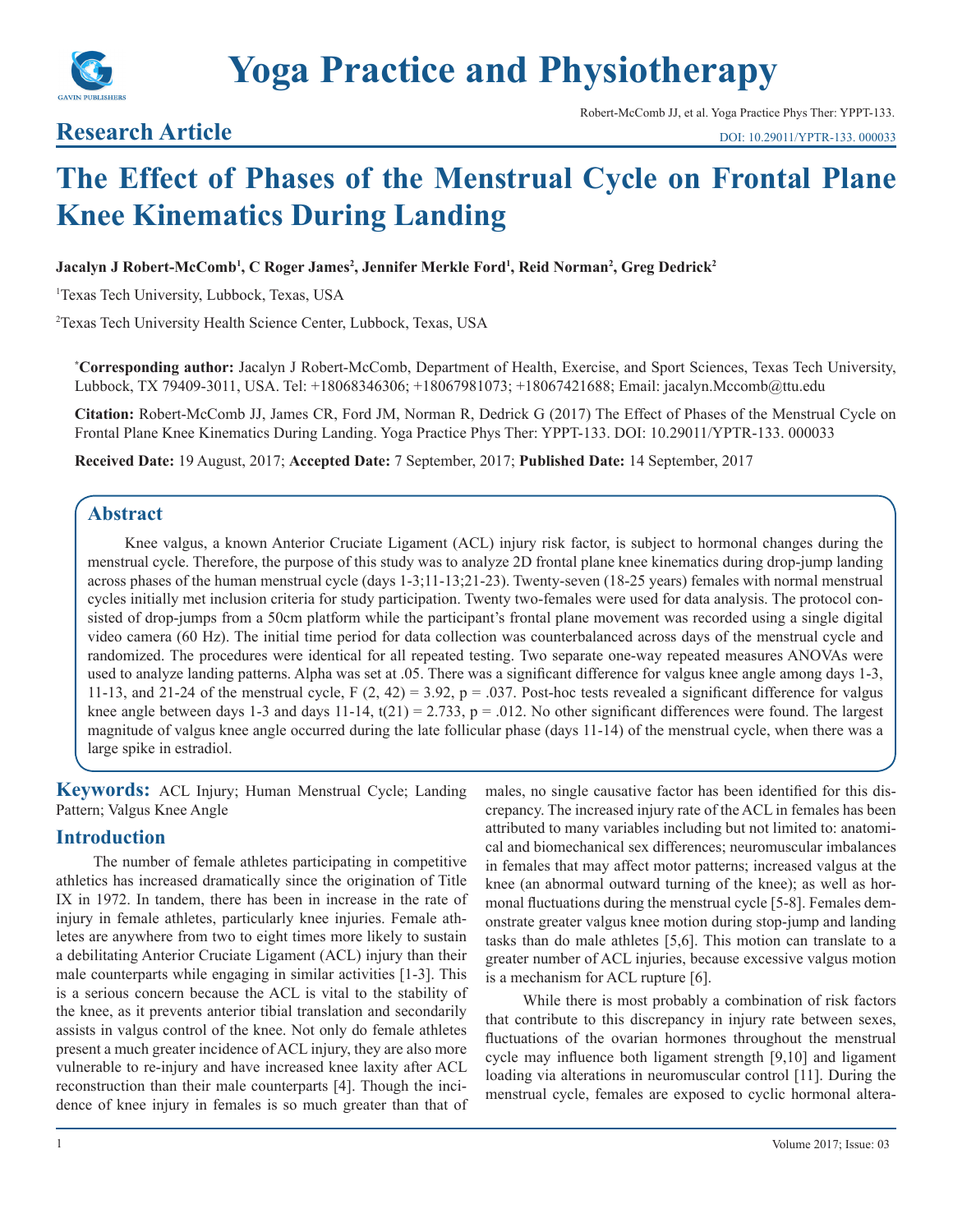tions in secretions of the steroid hormones, estrogen and progesterone. These ovarian steroid hormones may affect the formation, metabolism and functioning of collagenous tissues in both animal models and human structures [12-14]. Furthermore, receptors for these hormones have been identified in the human ACL [12] and tissues related to neuromuscular functioning [15]. If motor patterns and neuromuscular functioning of the tissues around the ACL are affected by changes in the levels of the sex hormones, then it is possible that dynamic motion of the knee joint might be altered during hormonal fluctuations within the menstrual cycle.

Hormonal fluctuations have been suggested to contribute to both laxity of the knee joint [16] and altered neuromuscular control of the joint [4,10,11,13,15,17]. Therefore, the purpose of our study was to test the hypothesis that there would be a difference in frontal plane knee motion and peak valgus knee angle on days of the menstrual cycle when estrogen is elevated (day 11-13), when progesterone is elevated (days 21-24) and when both steroids are low (days 1-3). Figure 1 graphically displays the cyclic nature of the ovarian sex hormones. Frontal plane knee motion in this study was defined as the minimum distance between the bilateral knee markers (knee collapse) throughout the stance phase of the landing. Peak valgus knee angle was quantified as the minimum negative value observed during the landing between initial foot contact and take-off.



Figure 1. Graphical representation of the changes in hormone levels over the course of the menstrual cycle. Adapted from http://www.reallifes.dutions.co.uk.

**Figure 1:** Changes in Hormonal Levels during a Normal Menstrual Cycle.

# **Methods**

#### **Subject Selection Criteria**

We recruited female subjects from the local area through the use of advertising literature, posters and flyers. Subjects signed an informed consent as approved by the Institutional Review Board (IRB) prior to any data collection. A Women's Health History Questionnaire [18] was used to initially screen subjects for eligibility. Potentially eligible subjects were scheduled for an appointment in the Applied Physiology Laboratory to determine their hematocrit levels and assess anatomical abnormalities of the lower extremities that would prevent their full participation in the study. Full participation in the study required that subjects:

- were between 18 and 25 years of age
- menstrual cycle length fell between 26-32 days for at least 1 year prior to participation in the study;
- cycles were classified as eumenorrheic, as defined by Loucks and Horvath [19]
- had not used medicinal contraceptives six months prior to participation in the study;
- did not list medical conditions that would have abnormally affected hormonal fluctuations
- hematocrit level was at least 38% (per IRB regulations for blood collection)
- they were non-smokers
- were physically active (exercise at least 30 min a day, 3 times) a week)
- did not have any current lower extremity injuries, or a history of lower extremity surgeries
- had never received training in proper jumping and landing techniques
- anthropometric measurements including: leg length discrepancy, femoral anteversion and retroversion, Q-angle, femoral length, and tibial length fell within an established range for each measurement.

A total of 27 eumenorrheic females (age  $20.5 \pm 1.9$ ; height  $164.9 \pm 5.6$  cm; weight  $62.1 \pm 13.7$  kg; Wojty's [20] activity scale  $5.4 \pm 1.4$ ) met the inclusion criteria for full study participation.

#### **Procedures**

Subjects who met all of the study eligibility requirements were given a menstrual history log and were asked to record the days of their cycles using this log for three months. The first two months were used to determine the average length of each subject's menstrual cycle and the last month was used to determine menstrual cycle phase. The participants reported to the Clinical Biomechanics Laboratory for data collection between days 1-3 (early follicular phase), between days 11-13 (late follicular phase), and between days 21-24 (mid luteal phase).

#### **Randomization of the Testing Cycle**

The initial time period for data collection was counterbalanced across days of the menstrual cycle and randomized. Subjects had their blood drawn and participated in the drop-jump protocol at three times during their menstrual cycle following a cyclic order after their first visit (days 1-3,11-13, 21-23 or days 11-13, 21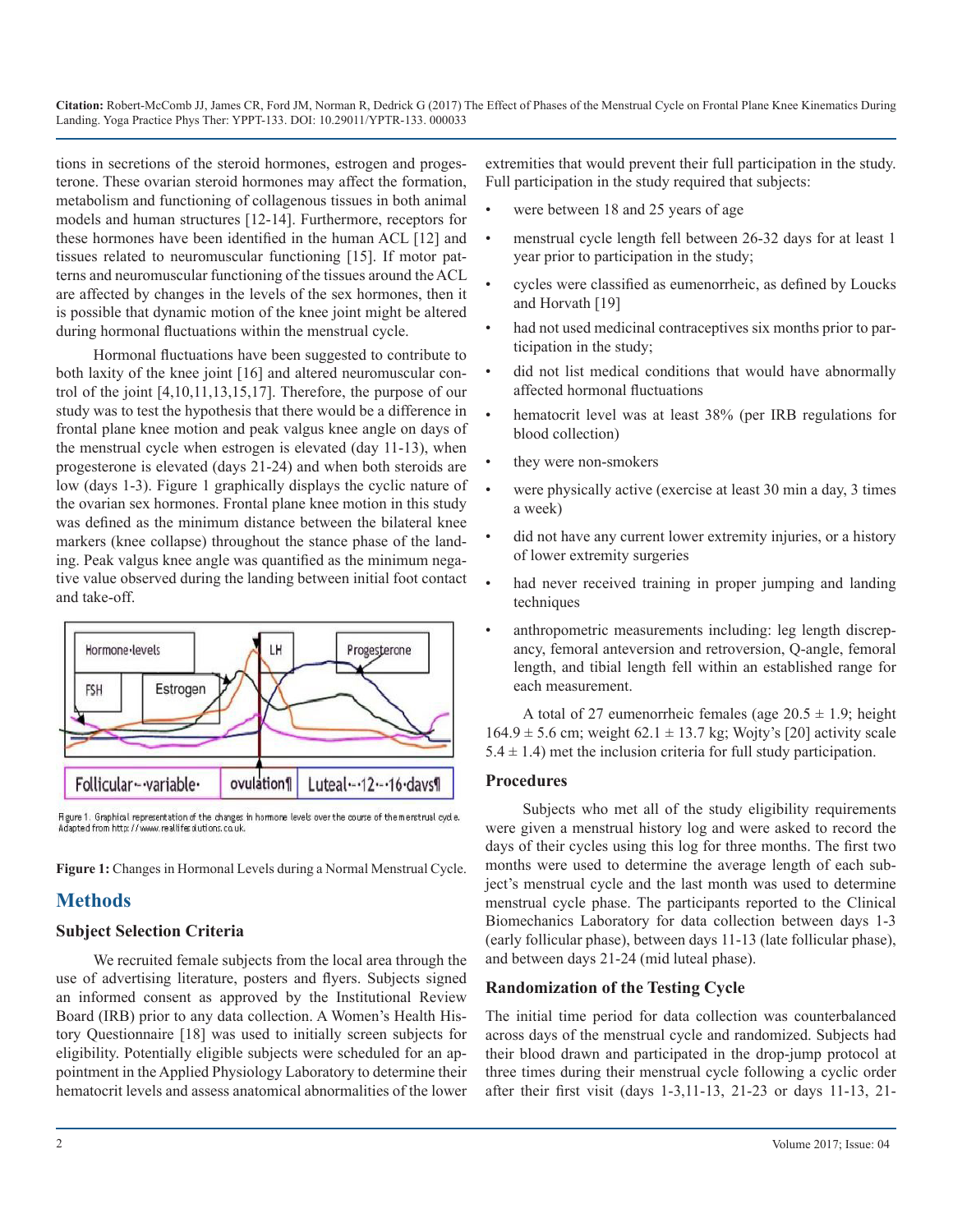23,1-3 or days 21-23,1-3, 11-13). The procedures were identical for all repeated testing.

#### **Drop-Jump Protocol and Blood Collection**

We collected participant's blood from the cubital fossa using a 21-gauge needle upon arrival at the laboratory. Vacutainers were utilized to draw 5-10 cc's of blood. All blood vials were labeled by subject number and day of the cycle, serum was collected and stored at -80ºC for later analysis.

The drop-jump protocol consisted of drop-jumps from a 50cm platform. We placed 6 retroreflective markers bilaterally on the skin using double-sided medical tape. The markers were placed bilaterally on the:

- greater trochanter of the femur,
- lateral femoral condyles, and
- lateral malleoli (see Figure 2).





We instructed participants verbally and by demonstration how to perform the drop-jump task. Once they verbally stated that they understood the protocol, they were allowed to practice the task until it was performed satisfactorily. The protocol consisted of the participant standing with their weight equally distributed over both feet on a 50 cm platform, with their hands at a comfortable position on their hips. When the participant was ready, she stepped off (without jumping) of the raised platform and landed bilaterally with the right foot on a force platform that was embedded in the floor (Plate Type 4060-10, Bertec Corporation, Columbus, OH) and the left foot on the adjacent ground. Immediately after landing, participants executed a maximum vertical jump with their hands remaining on their hips. Participants were asked to perform the drop-jump task until 3 successful trials had been recorded. The video data were sampled at 30 frames/second using a digital video camera (DCR-HC40; Sony Electronics, Inc., Oradell, New Jersey) and analyzed at 60 fields/second.

#### **Hormonal Assays**

Serum levels of estradiol ( $E_2$  or 17β-estradiol, [100  $\Box$ ]), progesterone (100  $\Box$ 1), and testosterone (50  $\Box$ 1), were measured in duplicate by solid-phase radioimmunoassay (Diagnostic Products Corporation, Los Angeles, CA) from blood samples taken prior to the biomechanical data collection. Estradiol (E2) represents the major estrogen in humans and is the most potent naturally-occurring estrogen. Testosterone levels were examined to screen for polycystic ovary syndrome which would skew the results. Estradiol levels are expressed in picograms/ml of blood, progesterone and testosterone levels in nanograms/ml of blood.

#### **Biomechanical Analysis**

Video images of the participant's drop-jumps were digitized (Peak Motus Systems, Englewood, CO) to determine the x, y coordinates of the reflective markers in space. Initial contact and take off were visually determined and recorded during the stance phase of the landing by viewing the frontal plane video. Raw x, y coordinates were smoothed (6 Hz; two-pass, fourth-order, no phase shift Butterworth digital filter in Motus), and the data files were exported to MATLAB for further analysis.

Knee valgus/varus angle was calculated from the coordinate data as the relative angle of the tibia to the femur in the frontal plane of the right leg, as projected on the frontal plane using a custom program (MATLAB, Version 7). For the analysis a convention was used in which varus and valgus angles were reported as positive and negative values, respectively. Peak valgus knee angle was quantified as the minimum negative value observed during the landing between initial foot contact and take-off. Frontal plane knee motion was measured as a function of the minimum distance between the bilateral knee markers (knee collapse) throughout the stance phase of the landing. Data were reduced and copied into an Excel spreadsheet and prepared for analysis in SPSS (version 13.0).

#### **Data Analysis**

At the completion of the study, we examined estradiol and progesterone values for the subjects who completed all phases of the protocol (N=26 [days 1-3, 11-13, and 21-24]). If the observed levels were not consistent with the specified day of the menstrual cycle, the participants were excluded from any further data analysis. Therefore, a total of five subjects were dropped from the data analysis because of invalid or incomplete data resulting in a sample size of 22 subjects. Descriptive statistics were run for the 22 subjects.

We used two (1x3) repeated measures ANOVA to observe the effects of menstrual cycle phase on knee motion (the minimum distance between the bilateral knee markers throughout the stance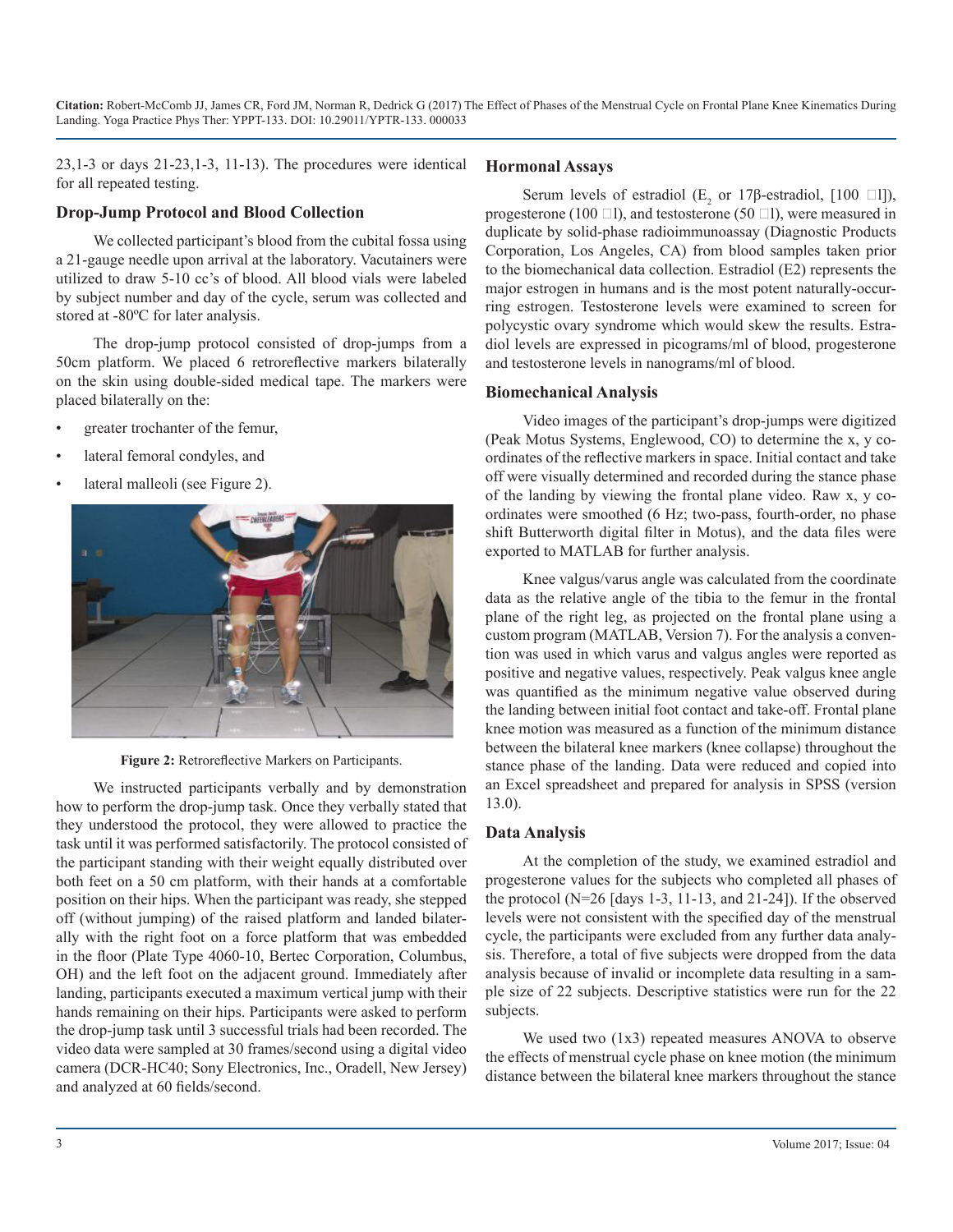phase of the landing) and peak valgus knee angle (SPSS for Windows, Version 13.0). Alpha level was set at 0.05. We used paired t-tests to determine the presence of pair wise differences in knee valgus angle among the three menstrual cycle conditions. Alpha level was set at 0.05.

## **Results**

Descriptive statistics for the 22 subjects can be found in Table 1. Levels of estradiol (E2), progesterone, and testosterone during days 1-3, 11-13, and 21-24 can be found in Table 2. The measures of estradiol, progesterone and testosterone were each within the normal range of published values for these

| <b>Variable</b>                  | $M \pm SD$        | Range       |
|----------------------------------|-------------------|-------------|
| Age                              | $20.18 \pm 1.82$  | 18-24       |
| Height (cm)                      | $165.97 \pm 5.42$ | 158.8-180.3 |
| Weight (kg)                      | $64.22 \pm 14.79$ | 49.9-120    |
| Activity level scale             | $5.23 \pm 1.27$   | $04-Aug$    |
| Age Began Menses                 | $13.27 \pm 1.08$  | $Nov-15$    |
| Number of days of cycle          | $5.23 \pm 1.27$   | $03$ -Aug   |
| Number of days between<br>cycles | $28.27 \pm 1.45$  | $26 - 31$   |
| Leg Length (cm)                  | $85.41 \pm 3.27$  | 82-94       |
| Tibial Length (cm)               | $38.60 \pm 1.94$  | 34.5-43     |
| Craig's test (degrees)           | $10.19 \pm 0.89$  | 9.25-13.50  |
| Quadriceps angle (degrees)       | $16.14 \pm 1.13$  | $15 - 20$   |
| Hematocrit $(\% )$               | $41.59 \pm 2.52$  | $39 - 50$   |

|                                                                  | <b>Early Follicular</b> | <b>Late Follicular</b> | <b>Mid-Luteal</b>  |  |
|------------------------------------------------------------------|-------------------------|------------------------|--------------------|--|
| Estradiol (pg/<br>ml)                                            | $61 \pm 22.15$          | $159 \pm 27.95$        | $132 \pm 19.30$    |  |
|                                                                  | $(16.07 - 95.6)$        | $(39.21 - 563.49)$     | $(50.01 - 530.52)$ |  |
| Progesterone<br>(ng/ml)                                          | $0.65 \pm 0.09$         | $1.20 \pm 0.41$        | $11.10 \pm 1.54$   |  |
|                                                                  | $(0.16-1.93)$           | $(0.19-4.06)$          | $(1.07 - 24.51)$   |  |
| Testosterone<br>(ng/ml)                                          | $0.26 \pm 0.02$         | $0.34 \pm 0.03$        | $0.36 \pm 0.04$    |  |
|                                                                  | $(0.15 - 0.58)$         | $(0.18 - 0.84)$        | $(0.17 - 0.91)$    |  |
| <b>Note:</b> Values are $M \pm SD$ with the range in parentheses |                         |                        |                    |  |

Table 1: Descriptive Characteristics of Subjects (N=22).

**Table 2:** Hormone Levels by Cycle Phase (N=22).

No significant differences were found for knee motion as defined in the study (knee distance) between days 1-3, days 11-13, and days 21-24 of the menstrual cycle,  $F(2,42) = 1.33$ ,  $p = .286$ , f  $= 0.22$ , power  $= 0.254$ . We did find a significant difference for peak valgus knee angle as defined in the study among days 1-3, days 11-13, and days 21-24 of the menstrual cycle,  $F(2,42) = 3.92$ ,  $p =$  $.037, f = .32$ , power = 0.64. The Mean (M) and Standard Deviation (SD) values for knee distance and valgus knee angle are listed in Table 3.

|                                                                  | <b>Early Folli-</b><br>cular | <b>Late Follicular</b> | <b>Mid-Luteal</b> |  |
|------------------------------------------------------------------|------------------------------|------------------------|-------------------|--|
| <b>Knee Distance</b><br>(cm)                                     | $32.92 \pm 4.55$             | $32.32 \pm 4.37$       | $33.03 \pm 4.61$  |  |
|                                                                  | $(26.43 - 45.85)$            | $(24.77 - 45.60)$      | $(27.21 - 45.86)$ |  |
| <b>Knee Angle</b><br>(degrees)                                   | $-7.83 \pm 5.74$             | $-9.70 \pm 7.26$       | $-7.53 \pm 6.44$  |  |
|                                                                  | $(-.47 - -25.92)$            | $(-3.22 - 31.91)$      | $(1.23 - 31.07)$  |  |
| <b>Note:</b> Values are $M \pm SD$ with the range in parentheses |                              |                        |                   |  |

**Table 3:** Knee Distance and Knee Angle by Cycle Phase (N=22).

A significant difference was found for peak valgus knee angle between the early follicular (days 1-3) and late follicular phases (days 11-13) of the menstrual cycle, t  $(21) = 2.733$ , p = .012. No other significant differences were found. The M and SD for knee distance and valgus knee angle are graphically displayed in Figures 3 and 4.



**Figure 3:** Mean Knee Distance.



**Figure 4:** Mean Valgus Knee Angle.

## **Discussion**

The goal of our study was to identify changes in knee kinematics as they relate to the cyclic changes in ovarian hormone levels. We think it is important to examine knee kinematics in females during cyclic hormonal alterations because of the higher incidences of ACL injury and complications following ACL reconstruction in females compared to males. Females have increased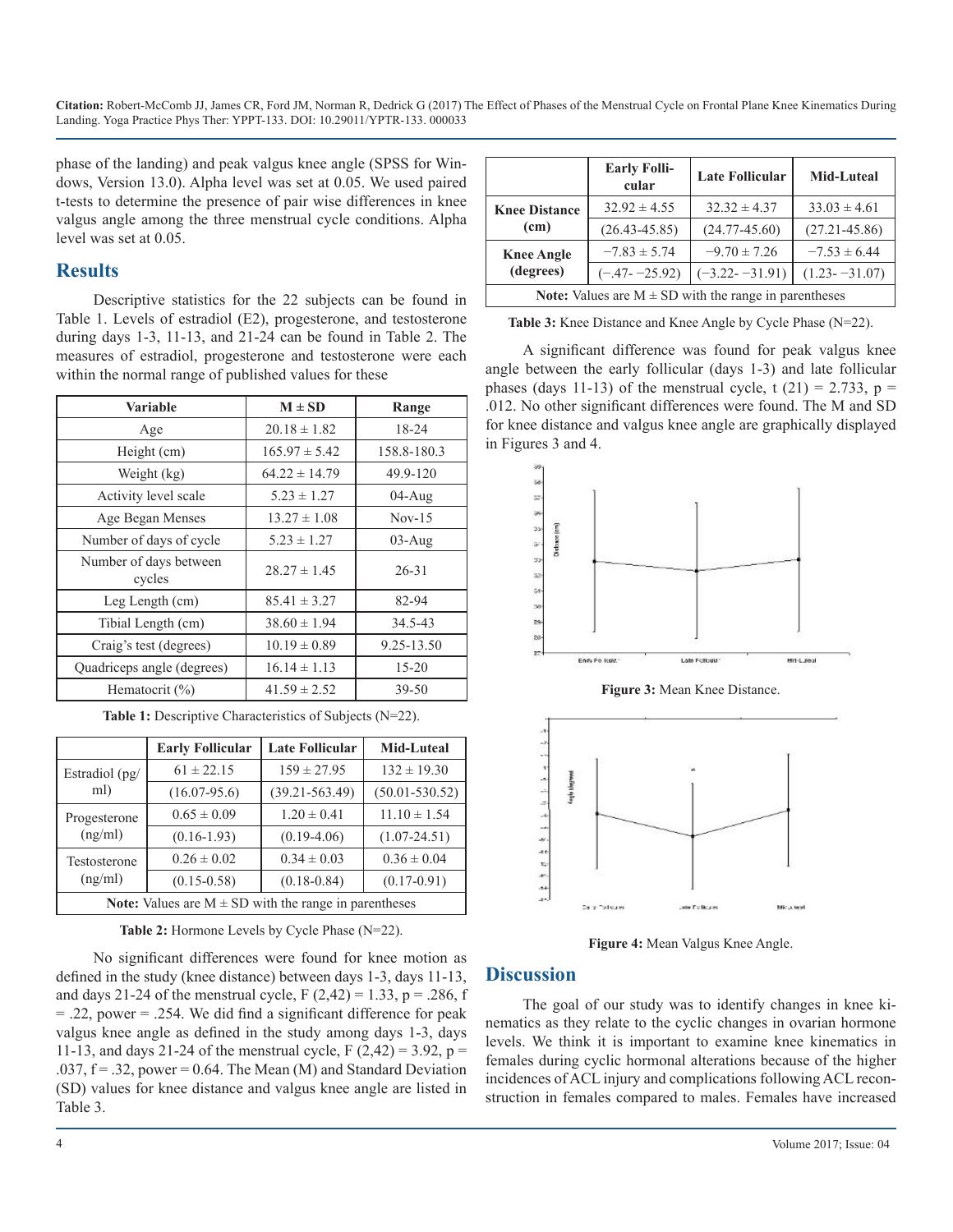knee laxity after ACL reconstruction; increased reconstruction of ACL grafts; and less successful outcomes with ACL reconstruction than males [4,21] . Furthermore, the expression of estrogen and progesterone receptors in both the human ACL [12,14] and the brain [15] provides the theoretical basis for examining the landing patterns of females at peak exposure to estrogen and progesterone as well as during times when both of these hormones are low in the human menstrual cycle.

The hypothesis that frontal plane knee kinematics would vary with hormonal fluctuations during the menstrual cycle is supported in the current investigation. A significant difference was observed for peak valgus knee angle between days 1-3 and days 11-13 The greatest valgus knee angle was observed during the late follicular phase (days 11-13) following a peak in estrogen secretion. The late follicular phase is when circulating estradiol levels are highest, but it is also when tissues have had the longest exposure to estrogen without a concomitant exposure to progesterone.

Work by Yamauro, Hama, Takeda, Shikata, and Sanada [22] has shown a significant decrease in collagen in rats given only estrogen, or estrogen in combination with progesterone. When rats were given progesterone alone, the collagen content increased significantly. Progesterone has also been shown to down regulate the estrogen receptor in certain rodent and primate connective tissue models. Through the action of progesterone, the effects of estrogen are inhibited [23]. Since days 11-13 represent the time when exposure to progesterone has been minimal, it could be argued that the effects of estrogen on connective tissue are the most potent at this time in the cycle.

In an ACL tissue model, a physiological concentration of estrogen (similar to the amount circulating throughout the menstrual cycle) resulted in a decrease in fibroblast metabolism and collagen synthesis [24]. Similarly, Yu and colleagues [14,23] found that with increased estradiol, there was a decrease in fibroblast proliferation in Type I collagen synthesis. Estrogen has also been shown to acutely decrease total collagen content in rat tendon and other connective tissues [25].

The effect of estrogen on collagen is critical to the integrity of the ACL because Type I collagen is the primary component of ligament strength. An alteration in the collagen matrix may have an effect on the remodeling capabilities of the ACL and could alter its mechanical properties [4]. In ovariectomized rabbits, estradiol replacement resulted in a significant reduction in force required to cause ligament failure [13].

Several human studies have also demonstrated a relationship between spikes in estrogen levels and laxity changes in ACL tissue quality [4,16,24]. Tissue laxity and diminished stress tolerance occur due to decreased fibroblast activity and increased metallomatrix protease activity associated with exposure to estrogen [17]. Estrogen, in particular, has been shown to affect soft tissue strength, muscle strength and central nervous system function [26]. The amount of peak valgus knee angle observed during days 11-13 in our present study may also be attributed to a hormonal alteration in neuromuscular control as hypothesized by Dedrick et al. [11] .

# **Concluding Remarks**

Knee joint laxity and the feed forward central drive associated with motor movements may affect the kinematics of the knee in females during sport activities such as jumping and landing, and especially during specific days of the menstrual cycle. Abnormal biomechanics during sports activities such as jumping and landing can cause high joint reaction forces and increased dynamic valgus motion and valgus angle at the knee, both of which can be a contributor to non-contact ACL injury.

Park and colleagues [27,28] suggest that there is an increase in knee joint laxity and decreased stiffness at ovulation (late follicular phase corresponding to days 11-13 ). The researchers further state that an increase in knee laxity may result in an increase in adduction impulse in a cutting maneuver, an increase in knee adduction moment, and an increase in external rotation loads during jumping and stopping tasks. Myer et al. [21] further postulated that this increase in laxity caused an increase in anterior-posterior displacement which may increase the incidence of ACL injury.

There were no significant differences found for knee motion as measured by knee distance among days 1-3, days 11-13, and days 21-24 of the female menstrual cycle. This is somewhat surprising in light of the fact that there was a significant difference found for knee angle. Knee angle and knee distance are both measures of frontal plane knee kinematics measured using a common reference marker. However, both variables peaked during the late follicular phase (Figures 3 and 4), suggesting that they followed a similar trend. The relationship between these two variables was explored using correlation: Only a small positive correlation (r =.30) was found in this sample. Knee distance is a 2 dimensional measurement resulting from 3 dimensional movements of the hip, knee, ankle and foot. This composite lower extremity movement pattern includes knee valgus, femoral internal rotation, foot pronation and ankle flexion. Perhaps the measured increase in valgus knee angle was offset by lesser changes in femoral internal rotation or foot pronation. Additionally, the knee distance variable could have been influenced by changes in stance width, which was not quantified in the current study.

A limitation of this study is that the results of this study are only applicable to the population utilized for the study. The participants here were young, healthy, eumenorrheic females who were recreationally active. Many athletes at risk for ACL injury who are participating in organized high energy output sports are oligomenorrheic. Also, not controlling for stance width may also have influenced the knee valgus measurement using a 2-dimenstonal method of analysis. A two dimensional analysis of a complex three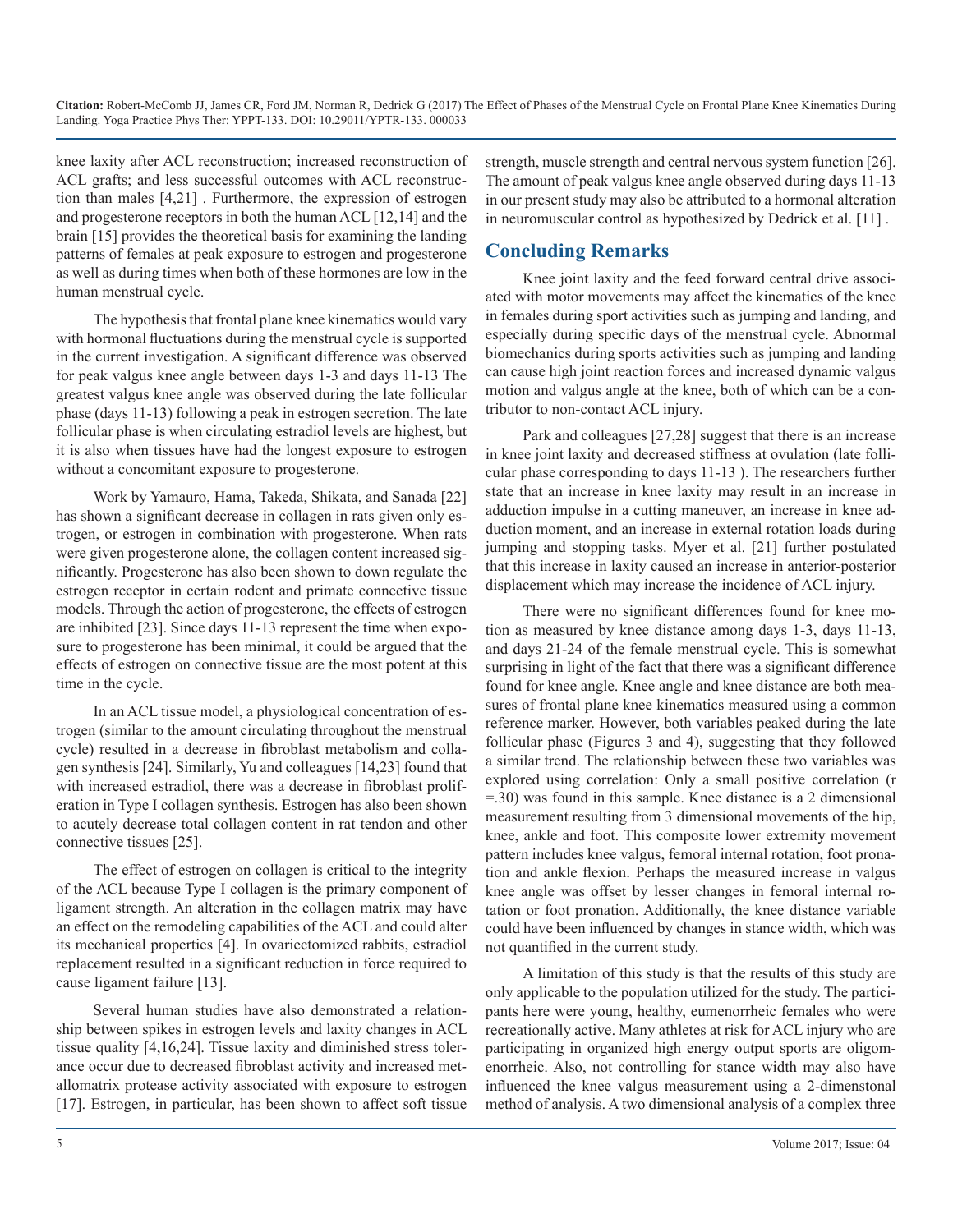dimensional process (knee valgus) cannot determine where the increased valgus originates (hip, knee, ankle or foot).

A strength of this study was the prospective nature of the data collection, exacting and well controlled entry criteria for study eligibility, serum analysis of sex hormones (which allowed us to eliminate women who were not in the menstrual cycle phase that corresponded to our stated days for analysis), and the observation of 3 months of normal menstrual activity during the study period.

#### **Summary and Conclusion**

We found a significant difference in peak valgus knee angle during days 11-13 when serum estradiol was highest. This time frame in the menstrual cycle could have important implications since progesterone inhibits the effects of estrogen [23]. With minimal inhibition from progesterone, the effects of estradiol could be magnified. Estrogen has been previously shown to affect soft tissue strength, muscle strength, and central nervous system function [26] and the quality of ACL tissue following peak exposure to estrogen. These coupled with altered neuromuscular control resulting in an increased valgus knee angle could suggest a possible dual mechanism for the effects of hormonal fluctuations on ACL injury in female athletes. Even though our study did not examine ACL injury in females, researchers who have examined ACL injury in female athletes have found increased injury during the phase of the menstrual cycle correlated with days 11-13 [29].

#### **Acknowledgement**

We would like to acknowledge Brittany McCullough, MS, Texas Tech University for her editing contributions to the manuscript. We would also like to acknowledge Ms. Xuping Qian for the hormone assays and her continual dedication to scientific research. Lastly, we would like to thank the National Athletic Training Association for their funding to conduct this research.

#### **References**

- 1. [Arendt E, R Dick \(1995\) Knee Injury Patterns Among Men and Women](https://www.ncbi.nlm.nih.gov/pubmed/8600737)  in Collegiate Basketball And Soccer - Ncaa Data And Review Of Lit[erature. American Journal of Sports Medicine 23: 694-701](https://www.ncbi.nlm.nih.gov/pubmed/8600737).
- 2. [Gray J, Taunton JE, McKenzie DC, Clement DB, McConkey JP, et al.,](https://www.ncbi.nlm.nih.gov/pubmed/4077357)  (1985) A Survey of Injuries to the Anterior Cruciate Ligament of The [Knee in Female Basketball Players. International Journal of Sports](https://www.ncbi.nlm.nih.gov/pubmed/4077357)  [Medicine 6: 314-316](https://www.ncbi.nlm.nih.gov/pubmed/4077357).
- 3. [Toth AP, FA Cordasco \(2001\) Anterior cruciate ligament injuries in the](https://www.ncbi.nlm.nih.gov/pubmed/11727468)  female athlete. J Gend Specif Med 4: 25-34.
- 4. [Slauterbeck JR, Fuzie SF, Smith MP, Clark RJ, Xu TK, et al. \(2002\)](https://www.ncbi.nlm.nih.gov/pmc/articles/PMC164356/) The Menstrual Cycle, Sex Hormones, and Anterior Cruciate Ligament [Injury. J Athl Train 37: 275-278.](https://www.ncbi.nlm.nih.gov/pmc/articles/PMC164356/)
- 5. [Chappell JD, Yu B, Kirkendall DT, Garrett WE \(2002\) A comparison of](https://www.ncbi.nlm.nih.gov/pubmed/11912098) knee kinetics between male and female recreational athletes in stop[jump tasks. American Journal of Sports Medicine 30: 261-267.](https://www.ncbi.nlm.nih.gov/pubmed/11912098)
- 6. [Ford KR, GD Myer, TE Hewett \(2003\) Valgus knee motion during land](https://www.ncbi.nlm.nih.gov/pubmed/14523314)ing in high school female and male basketball players. Med Sci Sports [Exerc 35: 1745-1750](https://www.ncbi.nlm.nih.gov/pubmed/14523314).
- 7. [Shultz SJ, RJ Schmitz, AD Nguyen \(2008\) Research Retreat IV: ACL](https://www.ncbi.nlm.nih.gov/pmc/articles/PMC2547873/)  injuries--the gender bias: April 3-5, 2008 Greensboro, NC. Journal of [athletic training 43: 530-531.](https://www.ncbi.nlm.nih.gov/pmc/articles/PMC2547873/)
- 8. [Shultz, S.J, Schmitz RJ, Nguyen AD, Chaudhari AM, Padua DA, et](https://www.ncbi.nlm.nih.gov/pmc/articles/PMC2938324/) al. (2010) ACL Research Retreat V: an update on ACL injury risk and [prevention, March 25-27, 2010, Greensboro, NC. J Athl Train 45: 499-](https://www.ncbi.nlm.nih.gov/pmc/articles/PMC2938324/) [508](https://www.ncbi.nlm.nih.gov/pmc/articles/PMC2938324/).
- 9. [Dragoo JL, Padrez K, Workman R, Lindsey DP \(2009\) The effect of](https://www.ncbi.nlm.nih.gov/pubmed/18964043)  relaxin on the female anterior cruciate ligament: Analysis of mechani[cal properties in an animal model. Knee 16: 69-72.](https://www.ncbi.nlm.nih.gov/pubmed/18964043)
- 10. [Zazulak BT, Paterno M, Myer GD, Romani WA, Hewett TE \(2006\) The](https://www.ncbi.nlm.nih.gov/pubmed/17004848)  effects of the menstrual cycle on anterior knee laxity - A systematic [review. Sports Medicine 36: 847-862](https://www.ncbi.nlm.nih.gov/pubmed/17004848).
- 11. [Dedrick GS, Sizer PS, Merkle JN, Hounshell TR, Robert-McComb JJ,](https://www.ncbi.nlm.nih.gov/pubmed/17079166) et al. (2008) Effect of sex hormones on neuromuscular control patterns [during landing. J Electromyogr Kinesiol 18: 68-78](https://www.ncbi.nlm.nih.gov/pubmed/17079166).
- 12. [Liu SH, al-Shaikh R, Panossian V, Yang RS, Nelson SD, et al. \(1996\)](https://www.ncbi.nlm.nih.gov/pubmed/8764860) Primary immunolocalization of estrogen and progesterone target cells [in the human anterior cruciate ligament. Journal of Orthopaedic Re](https://www.ncbi.nlm.nih.gov/pubmed/8764860)[search 14: 526-533.](https://www.ncbi.nlm.nih.gov/pubmed/8764860)
- 13. [Slauterbeck J, Clevenger C, Lundberg W, Burchfield DM \(1999\) Estro](http://onlinelibrary.wiley.com/doi/10.1002/jor.1100170316/abstract)gen level alters the failure load of the rabbit anterior cruciate ligament. [Journal of Orthopaedic Research 17: 405-408](http://onlinelibrary.wiley.com/doi/10.1002/jor.1100170316/abstract).
- 14. [Yu WD, Liu SH, Hatch JD, Panossian V, Finerman GA \(1999\) Effect](https://www.ncbi.nlm.nih.gov/pubmed/10627740)  of estrogen on cellular metabolism of the human anterior cruciate liga[ment. Clinical Orthopaedics and Related Research 366: 229-238](https://www.ncbi.nlm.nih.gov/pubmed/10627740).
- 15. [McEwen B, Akama K, Alves S, Brake WG, Lee S, et al. \(2001\) Tracking](http://www.pnas.org/content/98/13/7093.full)  the estrogen receptor in neurons: Implications for estrogen-induced [synapse formation. Proceedings of the National Academy of Sciences](http://www.pnas.org/content/98/13/7093.full)  [of the United States of America 98: 7093-7100](http://www.pnas.org/content/98/13/7093.full).
- 16. [Shultz SJ, KIRK SE, Johnson ML, Sander TC, Perrin DH \(2004\) Re](https://www.ncbi.nlm.nih.gov/pmc/articles/PMC1993893/)lationship between sex hormones and anterior knee laxity across the [menstrual cycle. Medicine and Science in Sports and Exercise. 36:](https://www.ncbi.nlm.nih.gov/pmc/articles/PMC1993893/)  [1165-1174](https://www.ncbi.nlm.nih.gov/pmc/articles/PMC1993893/).
- 17. [Slauterbeck JR, DM Hardy \(2001\) Sex hormones and knee ligament](http://www.amjmedsci.com/article/S0002-9629(15)34577-8/abstract)  [injuries in female athletes. American Journal of the Medical Sciences](https://www.ncbi.nlm.nih.gov/pubmed/8600737) [322: 196-199](http://www.amjmedsci.com/article/S0002-9629(15)34577-8/abstract).
- 18. [McComb JJR, Qian X, Veldhuis JD, McGlone JJ, Norman RL \(2006\)](http://www.tandfonline.com/doi/abs/10.1080/10253890600591678)  [Neuroendocrine responses to psychological stress in eumenorrheic](https://www.ncbi.nlm.nih.gov/pubmed/4077357) [and oligomenorrheic women. Stress-the International Journal on the](http://www.tandfonline.com/doi/abs/10.1080/10253890600591678)  [Biology of Stress 9: 41-51.](http://www.tandfonline.com/doi/abs/10.1080/10253890600591678)
- 19. [Loucks AB, SM Horvath \(1985\) Athletic Amenorrhea A Review. Medi](https://www.ncbi.nlm.nih.gov/pubmed/3920472)[cine and Science in Sports and Exercise 17: 56-72](https://www.ncbi.nlm.nih.gov/pubmed/11727468)[.](https://www.ncbi.nlm.nih.gov/pubmed/3920472)
- 20. [Wojtys EM, BB Wylie, LJ Huston \(1996\) The effects of muscle fatigue](https://www.ncbi.nlm.nih.gov/pubmed/8883681)  [on neuromuscular function and anterior tibial translation in healthy](https://www.ncbi.nlm.nih.gov/pmc/articles/PMC164356/) [knees. American Journal of Sports Medicine 24: 615-621](https://www.ncbi.nlm.nih.gov/pubmed/8883681).
- 21. [Myer GD, Ford KR, Paterno MV, Nick TG, Hewett TE \(2008\) The ef](https://www.ncbi.nlm.nih.gov/pubmed/18326833)[fects of generalized joint laxity on risk of anterior cruciate ligament](https://www.ncbi.nlm.nih.gov/pubmed/11912098) [injury in young female athletes. American Journal of Sports Medicine.](https://www.ncbi.nlm.nih.gov/pubmed/18326833)  [36: 1073-1080.](https://www.ncbi.nlm.nih.gov/pubmed/18326833)